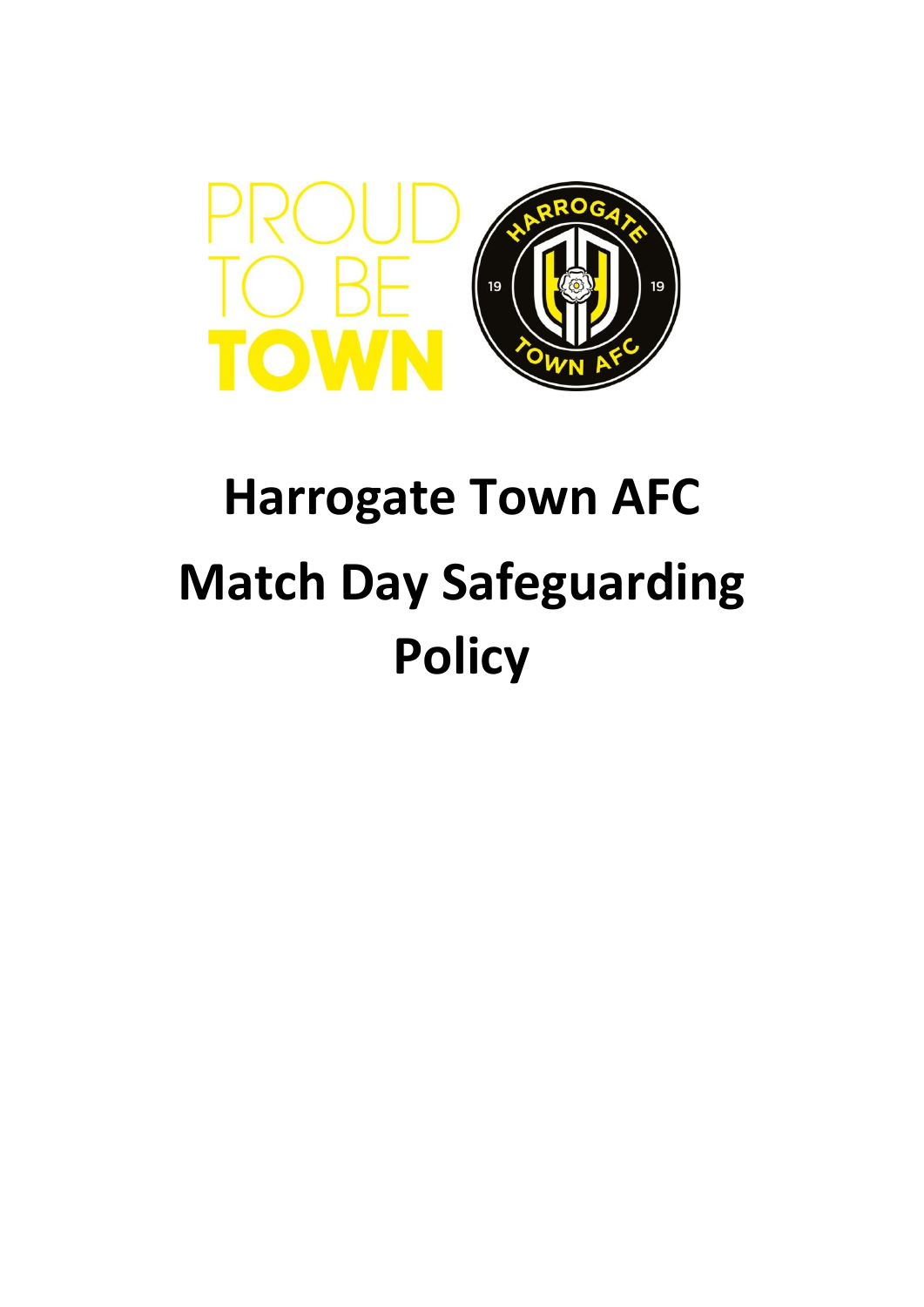## **Harrogate Town Match Day Safeguarding Plan**

#### **Contents**

**Purpose of the plan: Introduction and approach Match Day Safeguarding Officers Match Day Safety Officers Match day Location of Safeguarding Officers and Safety Officers Match day Police officer and Roles and responsibilities Venue reporting structure Managing Safeguarding concerns and incidents Ball children and mascots. Arrival/ departure and changing arrangements Unaccompanied Children watching the Match day. Partner Activations Searching of U18's Lost/missing children**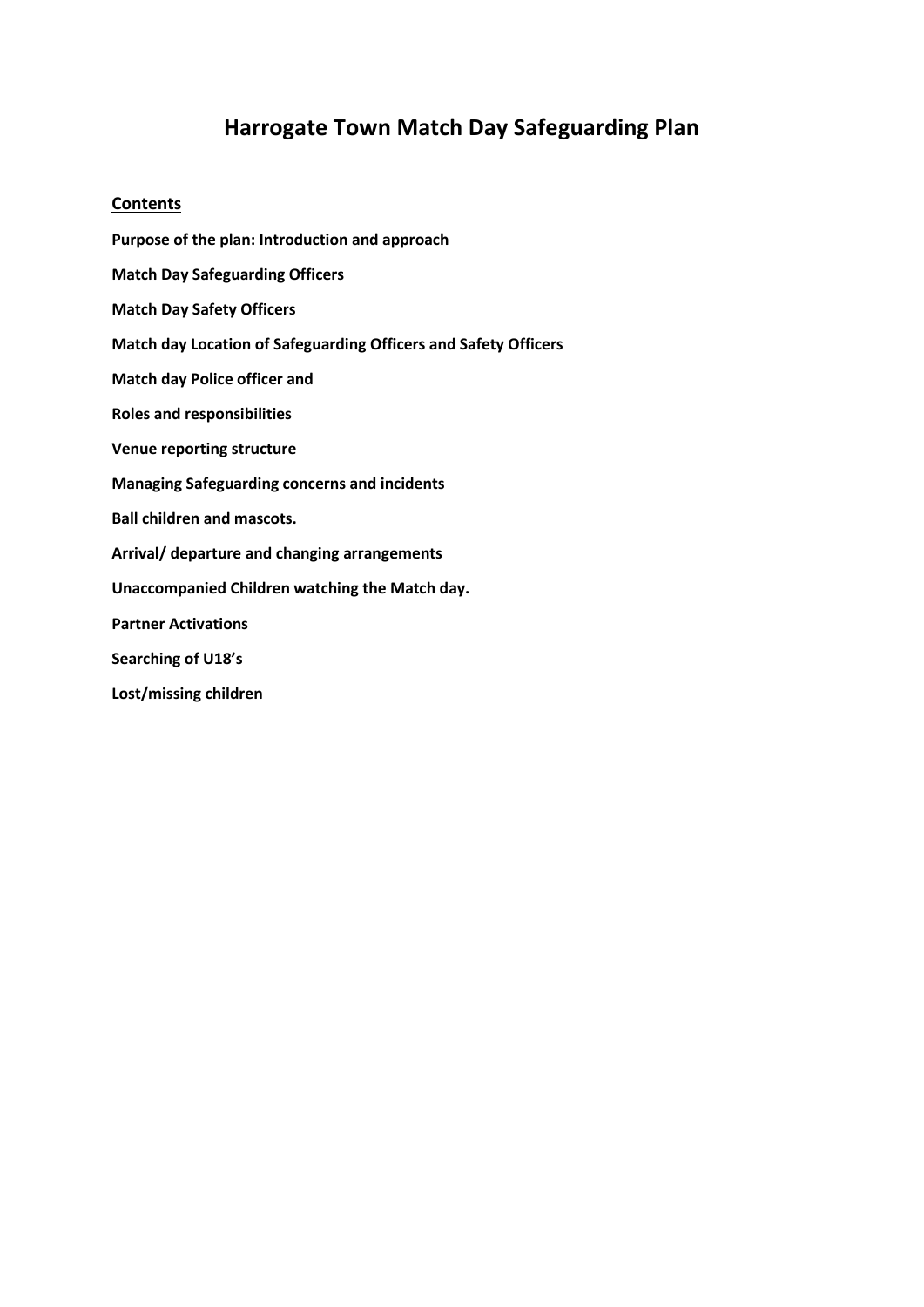#### **Purpose of the plan: Introduction and approach**

The Match Day safeguarding plan compliments the existing safeguarding policies and procedures held by the EFL.

The Safeguarding Plan applies only to this specific match day and summarises the arrangements specifically relating to safeguarding. The purpose of this plan is to ensure that effective Club specific processes and procedures are agreed and implemented to safeguard all those involved in the match day event, whether as staff, participant, spectator or player. It is important to have procedures in place to ensure there is a clear, effective, and consistent response for dealing with concerns of possible abuse and harm to children and adults at risk.

#### **Match Day Operations**

Dave Riley 07712787505 / Abbey Smith 07956751303

#### **Match Day Designated Safeguarding Officers ( DSO)**

Dave Riley 07712787505

**Community Trust Safety Officers**

Iain Service 07465290222

#### **Match Day Safety Officers**

Brian Beswick 07831331102 / Adrian Mathie 07980735334

#### **Deputy Safety Officer**

Stephen Skillern 075007485534

**North Yorkshire Police Football Officer** Andy Pearson 07776148005

Emergency Services 999 Non-Emergency Police 101 North Yorkshire County Council Social Services 020 8748 8588. NSPCC 0808 800 5000

On Match days The Safeguarding officer/s (DSO) will be based within the club office adjacent to the Match Day control room whilst safety offers will be based within the Control Room.

Safeguarding Officer/s will be contactable via Radio channel **2** 

Ground / Crowd Safety Officers will be contactable via Radio channel **1**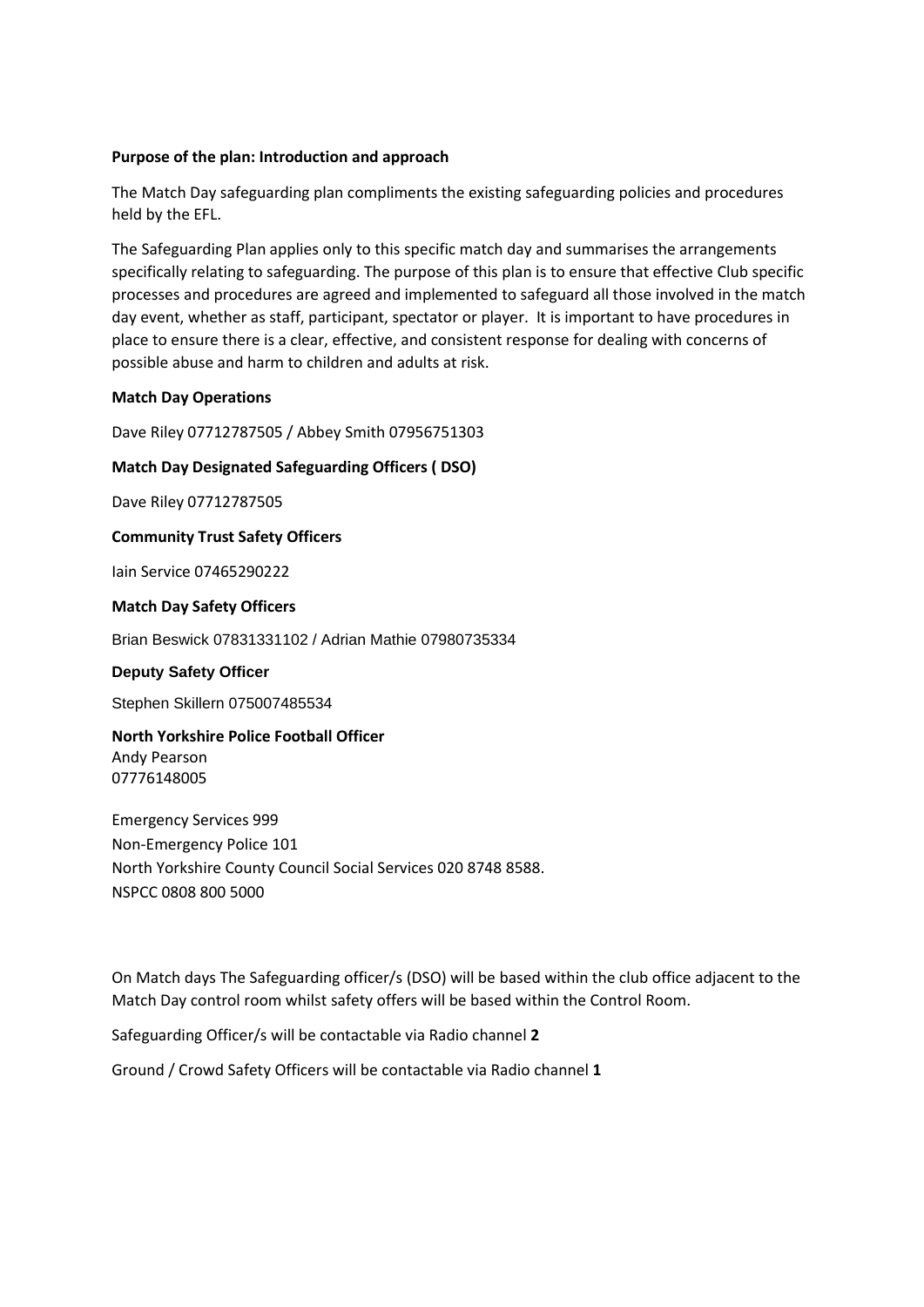### **Roles and responsibilities**

| Role                                                   | <b>Safeguarding responsibility</b>                                                                                                                                                                                                                                                                                                                                                                                                                                                                                                                                                                                                                                                                                                                                    |
|--------------------------------------------------------|-----------------------------------------------------------------------------------------------------------------------------------------------------------------------------------------------------------------------------------------------------------------------------------------------------------------------------------------------------------------------------------------------------------------------------------------------------------------------------------------------------------------------------------------------------------------------------------------------------------------------------------------------------------------------------------------------------------------------------------------------------------------------|
| Club Senior Safeguarding Manager / DSO<br>(Dave Riley) | Strategic responsibility for the overall<br>safeguarding provision within the Club.<br>Implementing and embedding of the Club's<br>children safeguarding policy and associated<br>guidance and event safeguarding plan.<br>The Senior Safeguarding Manager will<br>participate in pre-Match planning meetings as<br>required and advise the Match day operations<br>team accordingly on any safeguarding concerns<br>raised prior to Match days.                                                                                                                                                                                                                                                                                                                      |
| Matchday Safety Officer/S                              | The Match day Safety Officer/s (as named<br>above) will be present during the event, to<br>ensure safeguarding responsibilities, policies<br>and procedures are implemented.<br>Provide pre-event briefing to key operational<br>staff Stewards and the Emergency services and<br>Medical teams;<br>Based within the Control room to ensure that<br>safeguarding concerns are responded to by the<br>most appropriate person/s.<br>Support staff in the process of recognising,<br>responding and recording safeguarding<br>incidents;<br>Receive reports of safeguarding concerns and<br>disclosures;<br>Managing all immediate external referrals<br>where necessary.<br>Provide guidance to staff to ensure the<br>immediate well-being of any potential victim/s. |
| Specialists (Safety Officer, Police, medical)          | Will consult with Match Day Safeguarding<br>officer/s to agree appropriate response to                                                                                                                                                                                                                                                                                                                                                                                                                                                                                                                                                                                                                                                                                |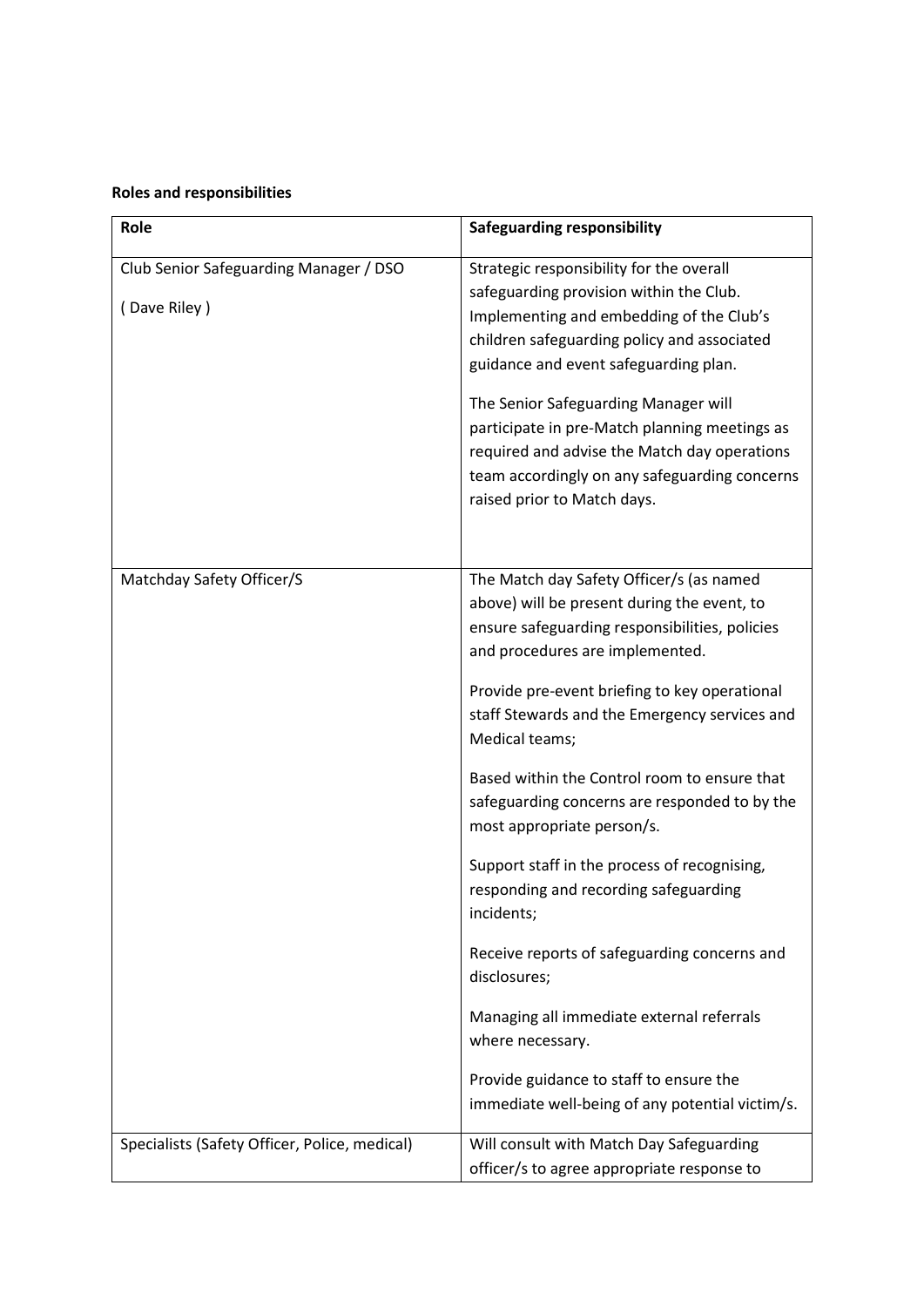|                | report of possible safeguarding<br>incidents/concerns                              |
|----------------|------------------------------------------------------------------------------------|
| Venue Stewards | First response to recognise and respond to<br>safeguarding incidents and concerns. |

#### **Venue Reporting Structure**

A safeguarding concern is identified or reported

Venue steward reports concern to Command Room

Concern reported to the Safeguarding Officer, who will determine the appropriate response.

Report any Safeguarding disclosure or concern to the Safeguarding Officer via the command channel. If the Match Day Safeguarding Officer is not available, then report to your supervisor/line manager. Match Day Safeguarding Officer will co-ordinate the recording and further reporting of any issues/incidents.

#### **Managing Safeguarding concerns and incidents**

Remember – IT IS NOT the responsibility of Staff to decide if abuse has taken place, but IT IS everybody's responsibility to act on any concerns.

If the victim is in need of urgent medical treatment, the person raising the concern needs to contact the medical team or emergency services immediately – not the Safeguarding Officer. The medical team or emergency services should be advised there is a potential Safeguarding issue. The Event Safeguarding Officer should then be informed.

#### **Ball children and mascots.**

Children will be with a parent, supervised and guided by Club Rep (name)

Club rep (Name) has spoken to the parents of mascots in advance of the event to check any additional needs of the child - none reported.

Known medical conditions have been identified and are as follows: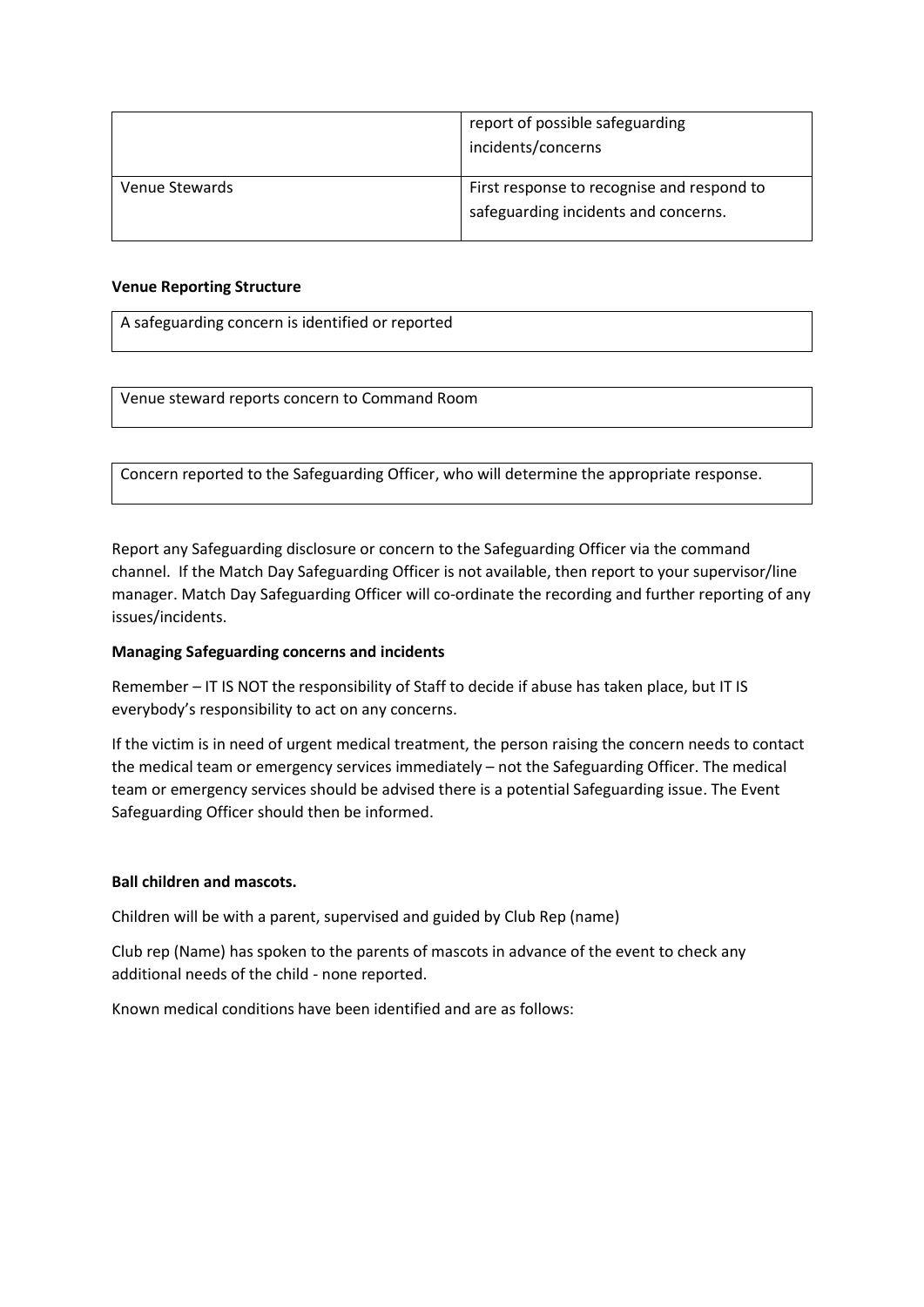#### **Arrival/ departure of Ball Children and Mascots**

The ball children and mascots will be met at arranged meeting points following the agreement with the staff of Harrogate Town AFC and the Third party

Individual Ball children arriving and departing without a supervised person must submit a consent form signed by the Ball boys Parent, Guardian or carer

Minimum age of the ball Children is 13 and above and will be supervised by a Staff member of **HTAFC** 

Whilst carrying out mascot duties Club representatives will escort them and their parents around the stadium to their areas of participation. During and after the match mascots and their supervisors should follow procedures alongside other fans and as directed by stadium staff.

#### **Unaccompanied Children watching the Match Day**

The age limit is 12

#### **Searching of U18's**

The decision to conduct searches of U18's will be made by the Safety Officer.

Protocols and the process of searching children should promote mutual respect to and from all parties. Someone is deemed a child up to their 18th birthday.

#### **The basics**

Stewards should always identify themselves and provide proof that they are an authorised event steward with the Club and the member of the public entering the ground.

Good practice is to have two stewards present for the search, who should both give their name and job title.

#### **Thereafter stewards should:**

1. Explain the reason for the search.

2. Ask the child for permission to undertake the search, explain that the person has a right to refuse, but doing so can lead to non-admittance; if an adult is present with the child, obtain their permission to conduct the search.

3. Ask the child if they are carrying anything which may be dangerous, prohibited or that they plan to use to celebrate during the match.

4. Ask if anyone else has asked them to carry anything into the ground for them.

5. Explain what they think they may find in the search.

6. Only search people of the same gender as themselves.

7. Follow the correct Stadium procedure when finding unauthorised items and explain these procedures to the people involved.

8. Keep people only for as long as necessary.